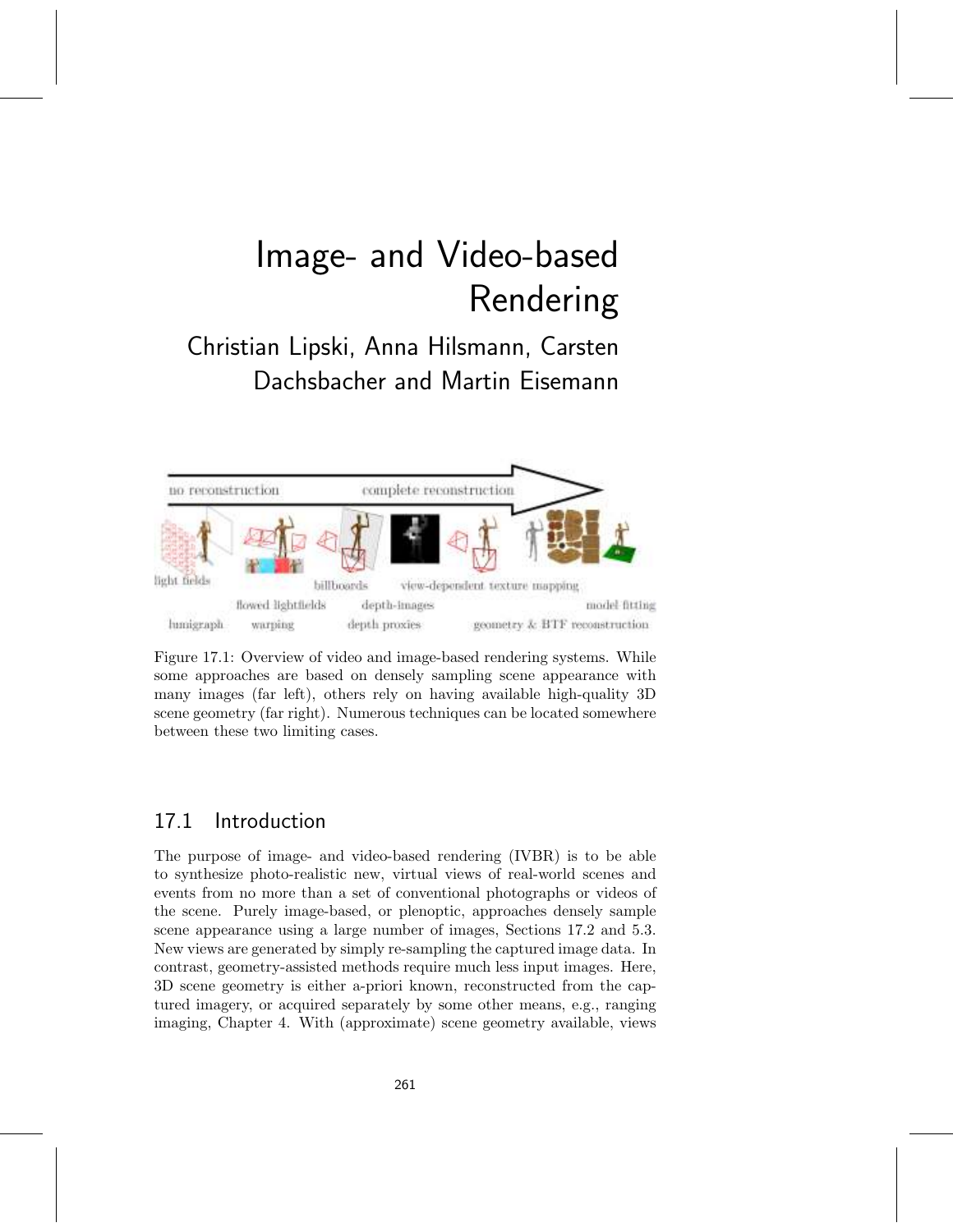

Figure 17.2: Light field acquisition: in the two-parallel-plane parameterization, the plenoptic function of a scene is regularly sampled by camera positions on the uv plane and coinciding image plane  $st$ . To acquire the light field of a static scene, a motorized camera gantry can be used, Section 5.2, while for dynamic scenes an array of video cameras is needed.

from arbitrary viewpoints are synthesized using the acquired images as geometry texture, Section 17.3. Over the years, various IVBR methods have been proposed that can all be categorized in-between these two limiting cases [Lengyel 98], Fig. 17.1. Their respective advantages and limitations have been discussed in several IVBR surveys [Shum and Kang 00, Smolic et al. 09, Linz 11, Germann 12].

# 17.2 Plenoptic Approaches

# Light Fields and Lumigraphs

The idea underlying light field rendering is to represent the plenoptic function of a real-world scene, i.e., its appearance from any direction, as a four-dimensional lookup table [Levoy and Hanrahan 96], Fig. 17.3. By assuming the space around the scene to be transparent, each light ray can be parameterized by four scalar values  $(u, v, s, t)$ .  $(u, v)$  are the intersection coordinates of the light ray with the camera plane, while  $(s, t)$  are the ray's intersection coordinates with the fronto-parallel image plane. Light field acquisition consists of sampling the uv plane by taking images from regularly spaced uv grid positions, Fig. 17.2. For high-quality light field acquistion, a rectifying homography transformation is typically applied to align the image plane of all captured images with the st plane [Kim et al. 13].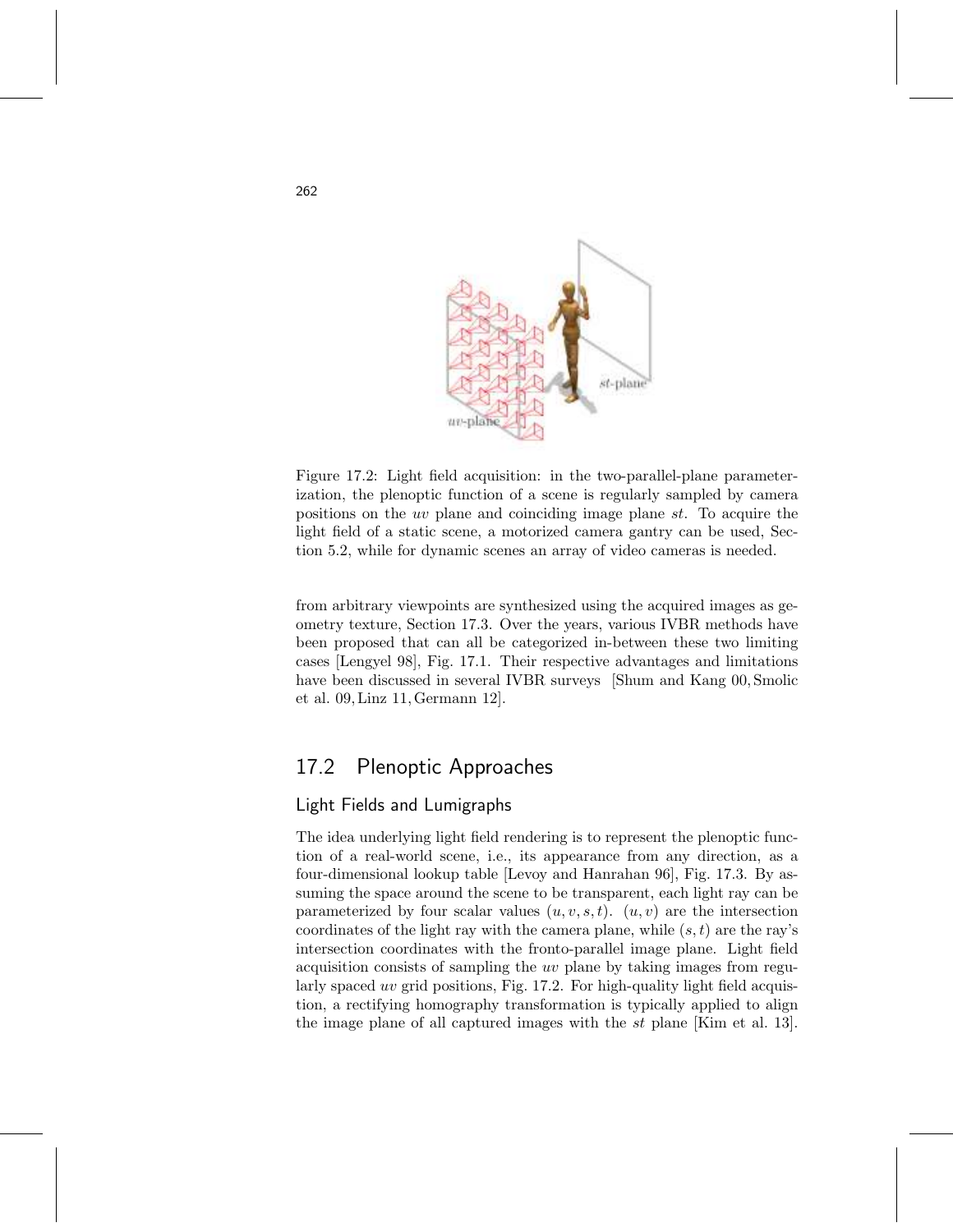

Figure 17.3: Light field rendering: views of the scene from arbitrary vantage points are obtained by tracing a view ray for each pixel and determining the intersection coordinates with the  $uv$ - and the st-planes (left). The  $uvst$ coordinates are used to look up pixel color from the 4D light field data set (right).

For static scenes, a mechanical gantry enables sequentially capturing many light field images with one camera. The capture hardware has to be precisely calibrated, however, and the capture process may take a long time. Alternatively, single-chip light field cameras have been propsed [Rodriguez-Ramos et al. 11, Lytro, Inc. 12,Wietzke 12] that employ lenslet arrays to acquire the entire light field simultaneously, Chapter 5. With single-chip systems, however, there is a trade-off between image resolution (st plane) and viewpoint range (uv plane).

Several modifications and extensions to light field rendering have been proposed. In Lumigraph rendering, capturing the scene is simplified by allowing for non-regular placement of cameras [Gortler et al. 96]. Before rendering, the image data is re-parameterized to the  $(u, v, s, t)$  representation in a rebinning step. Following a similar approach, light fields can also be captured using mobile phones [Davis et al. 12].

Light field rendering requires neither scene geometry nor image correspondence information. In theory, photo-realistic, high-qualty rendering results can be obtained. For aliasing-free rendering, however, unrealistically high sampling rates are required [Chai et al. 00]. To reduce discretization artifacts when light field-rendering from undersampled data, filtering schemes can be employed [Stewart et al. 03, Eisemann et al. 07]. On the other hand, light field data is highly redundant which allows for efficient compression, storage, and streaming [Vaish and Adams 12].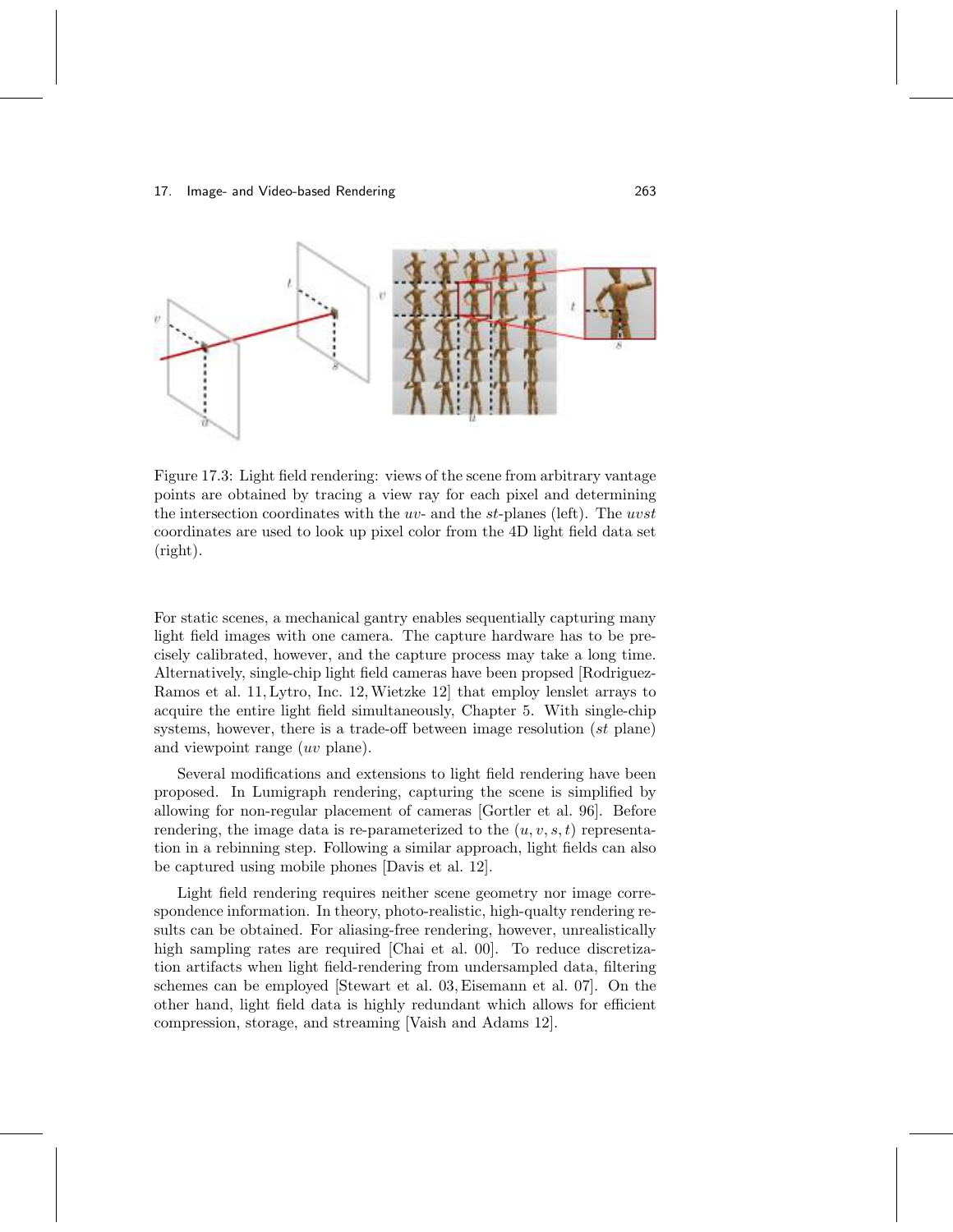

Figure 17.4: Sparse light field capture: with increasing distance between camera positions, uv plane sampling becomes less dense. To avoid ghosting artifacts during rendering, disparity between light field images must be compensated.

## Flowed Light Field Rendering

To render from only sparsely sampled light fields, image warping can be employed to synthesize in-between camera positions on the uv-plane [Shade et al. 98,Heidrich et al. 99,Einarsson et al. 06], Fig. 17.4. Prior to rendering, dense image correspondences are established between adjacent light field images by estimating the optical flow fields. During rendering, each ray is intersected with the uv-plane, but instead of just looking up pixel color in the closest-by light field image or linear blending, backward warping is applied to correct for parallax. In backward warping, the pre-computed flow fields are first individually forward-warped to the desired location [Shade et al. 98]. For each ray intersection with the uv plane, the flow vectors to all input image are then looked up and the corresponding light field image pixels are weightedly blended, Fig. 17.5.

Flowed light field rendering requires considerably less input images than standard light field rendering. For a full 360° surround capture of an actor, 3×30 images are sufficient to obtain convincing rendering results [Einarsson et al. 06]. In addition, the warping step can correct for small errors, e.g., misaligned images due to calibration errors or unsynchronized cameras. This way, even dynamic scenes may be light field-captured sequentially from different vantage points [Einarsson et al. 06].

The main limitation of flowed light field rendering is its dependency on correct, dense flow fields. With increasing distance between neighboring camera positions or for complex scenes, however, optical flow estimation algorithms tend to fail. Another limitation is that backward warping can-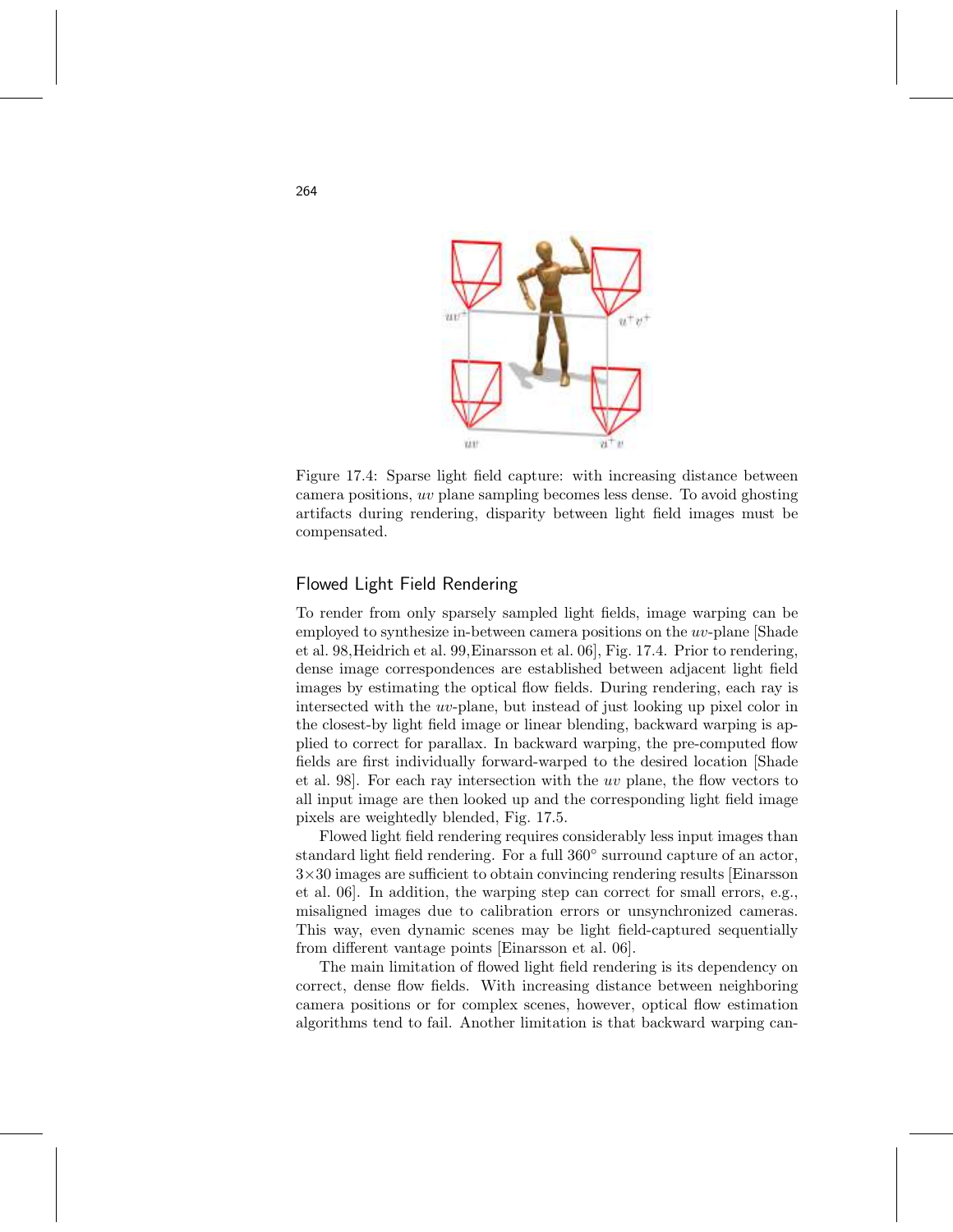

Figure 17.5: Flowed light field rendering. For each viewing ray that intersects the uv plane, the four surrounding images  $u[^+]v[^+$  are determined. In a pre-processing step, optical flow fields  $\mathbf{w}_{u[\pm|v[\pm],u[\pm|v[\pm]]}$  have been computed between adjacent light field images. During rendering, backward warping **w** is applied to obtain the ray's corresponding pixel color in each of the four images. The rendered pixel is then computed as a weighted sum from the four light field images.

not cope with object occlusions, causing ghosting and other artifacts during rendering.

## Warping-Based Approaches

In contrast to flowed light field rendering where for each viewing ray adjacent light field images are locally queried, in warping-based rendering, also known as image morphing or correspondence-based rendering, the acquired light field images are being warped completely using flow fields, Fig. 17.6. Warping-based approaches are not restricted to light fields but have a long-standing tradition in view interpolation and the creation of smooth transitions between similar images [Stich et al. 08]. For example, warping has been used to create transitions between different actors who are performing an identical choreography [Beier and Neely 92]. An extension to more than two images has been proposed by Lee et al. [Lee et al. 98]. Chen and Williams [Chen and Williams 93] proposed to use forward image warping for viewpoint interpolation based on previously estimated flow fields. Image warping is applied to each input image, and the final result is obtained by weighted blending of the warped images. The combination of image warping and blending is also frequently referred to as image morphing.

For real-world images, perceptually convincing dense correspondence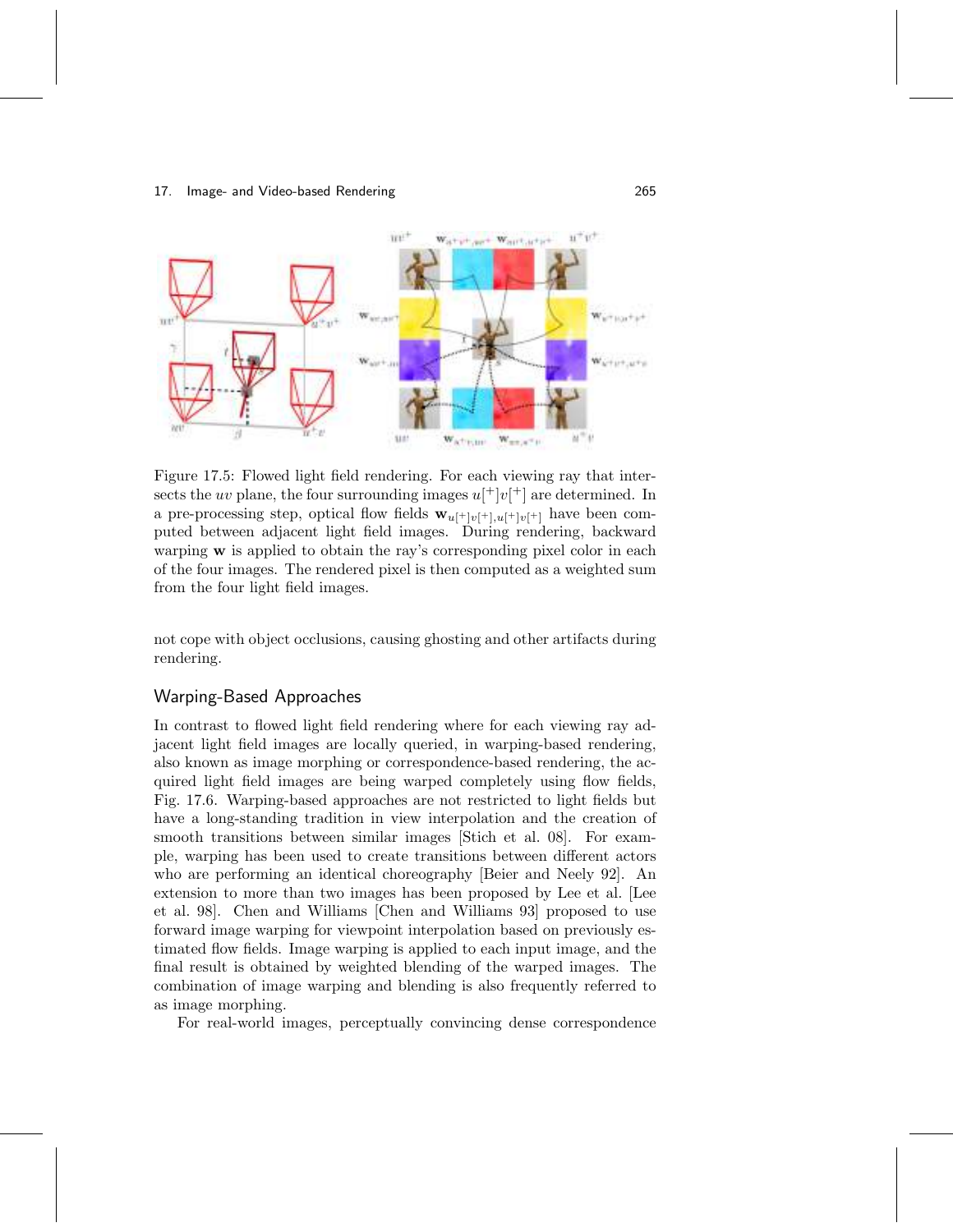

Figure 17.6: Warping-based rendering: to interpolate viewpoint  $I_V$ , each pixel in the input images  $I_A$  and  $I_B$  is foward-warped according to its flow vector  $w_{AB}$ ,  $w_{BA}$ . The final image is weightedly blended from the two warped images.

fields can be estimated either automatically [Stich et al. 11] or assisted by additional user input [Ruhl et al. 12a]. For multi-view video footage of dynamic scenes, additionally loop consistency among subsequent video frames from neighboring cameras can be exploited [Sellent et al. 12]. For synthetic scenes, the flow vector for a given pixel location  $x$  can be easily derived from per-pixel depth d and camera matrices  $P_A$ ,  $P_B$ :

$$
\mathbf{w}_{AB}(\mathbf{x}) = \mathbf{P}_B(\mathbf{P}_A^{-1}(\mathbf{x}, \mathbf{d})) \tag{17.1}
$$

where  $P_A^{-1}$  is the inverted projection matrix of camera A, Section 1.6. To ensure geometrically undistorted in-between views during warping-based image interpolation, rectifying homography transforms are applied to the input impages prior to warping [Seitz and Dyer 96]. Warping enables convincing viewpoint interpolation of panoramas [McMillan and Bishop 95] (Chapter 3), dynamic light fields [Goldlücke et al. 02], uncalibrated images [Fusiello 07] as well as uncalibrated and unsynchronized multi-view video [Lipski et al. 10a].

Similarities exist to flowed light fields as well as to depth-based rendering, Section 17.3. If backward warping is used, i.e., if each target pixel of the view to be synthesized is queried for its location in the captured light field images, image warping is a special case of flowed light fields: here, the interpolated viewpoint is located on the manifold spanned by all camera positions, as opposed to flowed light fields where the target view does not have to lie on the capture manifold. On the other hand, if forward-warping is used, i.e., if each pixel of a captured light field image gets shifted to its new location in the target view, warping is akin to depth-based rendering: For rectified input imagery, the flow vectors are scanline-aligned and reduce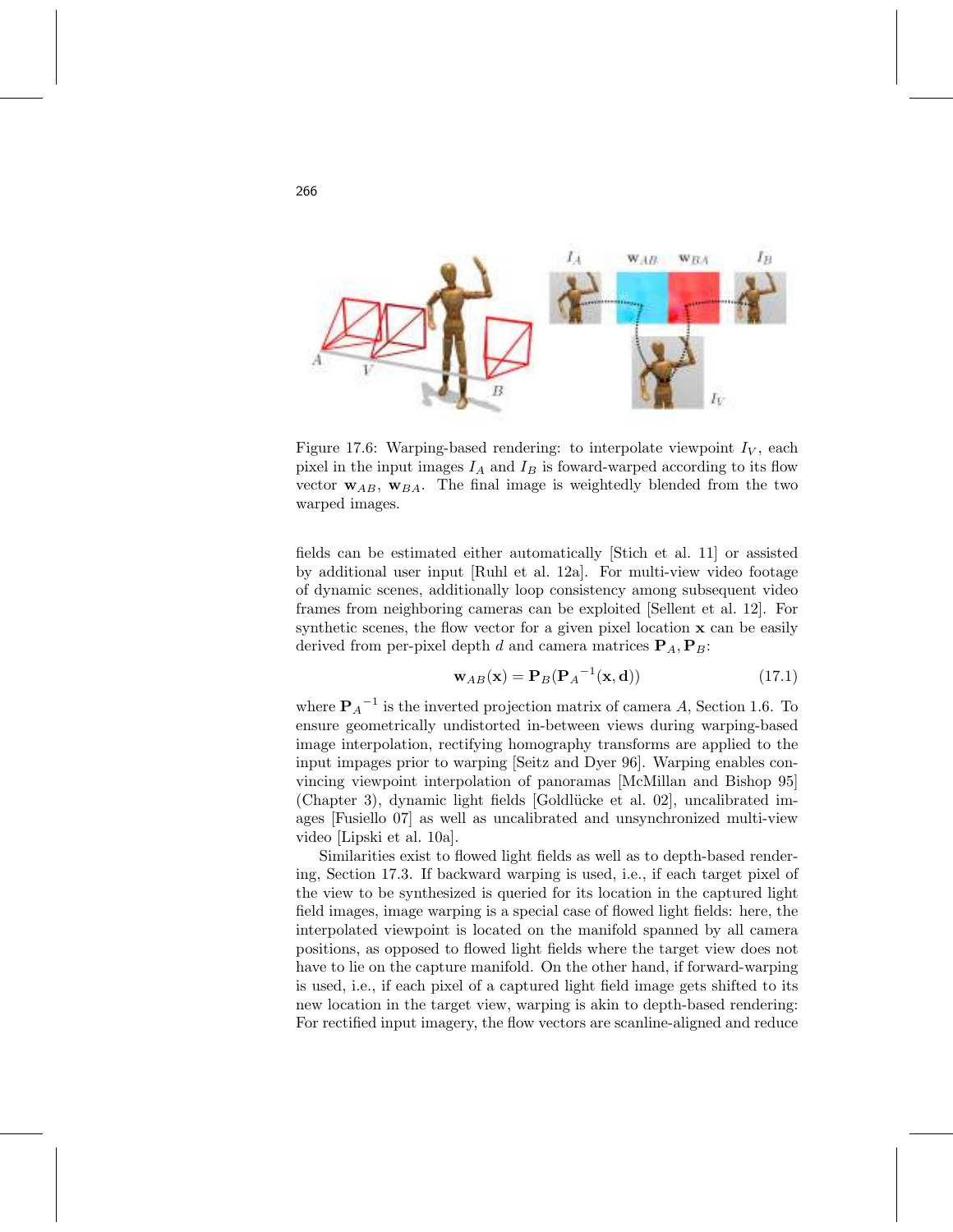to one-dimensional disparity that is proportional to the inverse scene depth at a given pixel position.

Analogous to flowed light fields, warping-based rendering requires considerably less input images than pure light field rendering. The amount of image data can be further reduced if cameras do not have to span a 2D manifold but can be arranged in arc-like set-ups around the scene. Warping is able to compensate for calibration inaccuracies and works with unsynchronized multi-view video footage. It performs robustly even for complex outdoor scenes [Lipski et al. 10a] and lends itself creating numerous spacetime visual effects [Linz et al. 10b].

In comparison to traditional light field rendering, one limitation of warping-based IVBR is that the virtual viewpoint must lie on the manifold spanned by the capture positions of all input images/videos. The quality of the rendered output depends on the accuracy of the dense correspondence maps. For multi-view acquisition setups of up to about 10◦ between adjacent cameras, robust correspondence estimation algorithms exist [Lipski et al. 12], Chapter 8. Still, occlusion effects cannot always be handled correctly by warping alone, motivating the use of geometry proxies in IVBR.

# 17.3 Geometry-Assisted Approaches

## Geometry Proxies

Image-based occlusion detection is an active research area [Ince and Konrad 08,Herbst et al. 09]. Alternatively, actual depth information is needed to render occlusion effects robustly [Chen and Williams 93]. Fortunately, even if actual scene geometry is too complex for faithful reconstruction, simple geometry proxies often already suffice to achieve visually convincing rendering results.

The most basic scene geometry approximation consists of a single fronto-parallel plane located in the middle of the scene, often referred to as a billboard, Fig. 17.7. By default, the billboard is always oriented perpendicular to the current viewing direction. For rendering, one or more captured scene images are projected onto the billboard and rendered as textures, cross-blending between projected images [Snavely et al. 06, Snavely et al. 08a]. If the scene consists of several objects, separate billboards may be used, one for each object. An individual object may also be represented also by more than one billboard. In microfacet billboarding [Yamazaki et al. 02], the object is divided into many thousand small billboards. Further rendering improvements can be achieved by faithfully reconstructing the boundary colors of neighboring proxies [Germann et al. 10], by merg-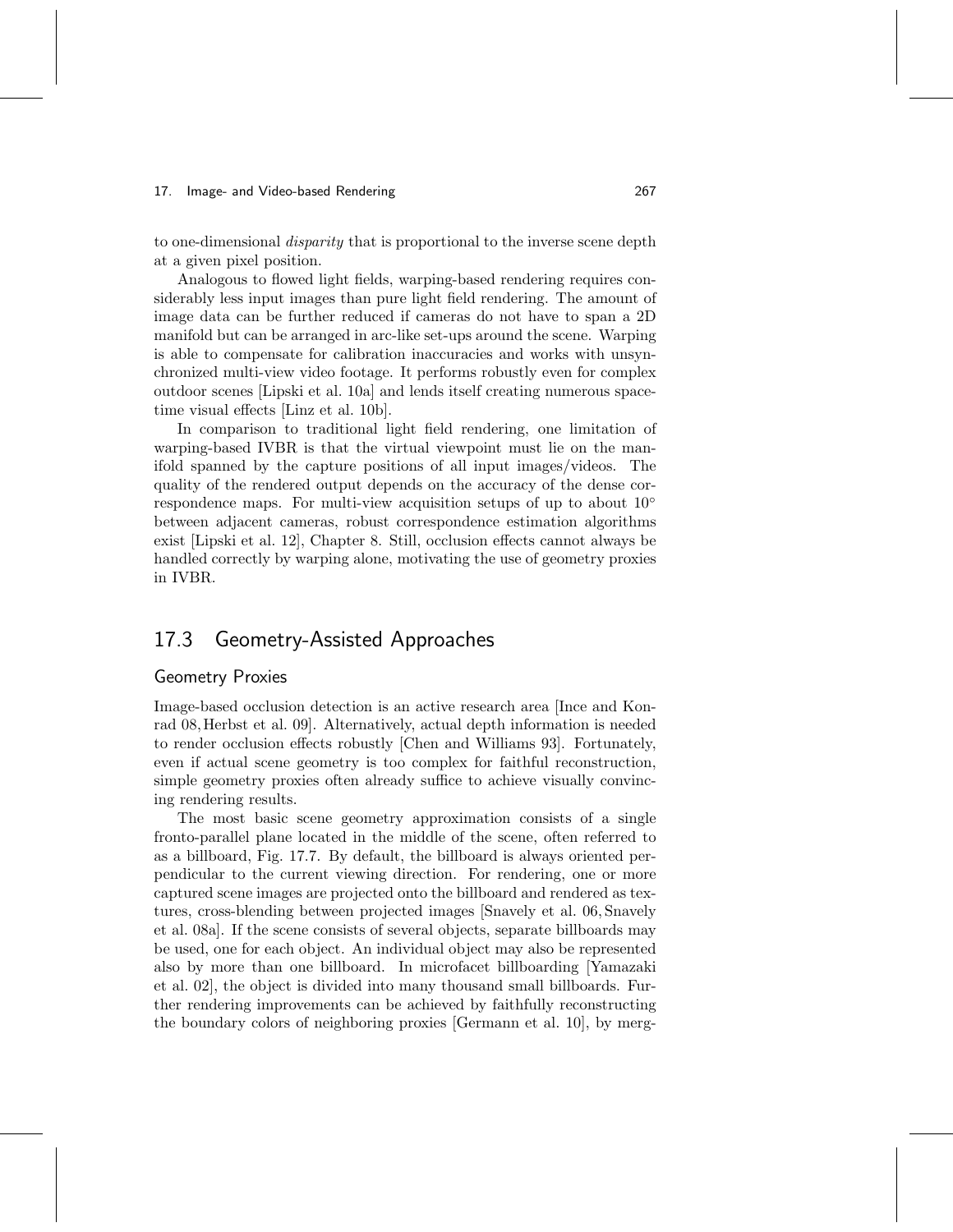

Figure 17.7: In geometry proxy-based rendering, only a coarse geometric representation of the scene may be required. In the depicted case, a single view-dependent, fronto-parallel billboard is used. During rendering, the source image is projected onto the proxy geometry.

ing them in image space [Hornung and Kobbelt 09], or by applying local displacements to billboards [Waschbüsch et al. 07]. The main advantage of billboarding is its modest computational requirements, enabling real-time, on-the-fly rendering from live-captured multi-video footage [Goldlücke and Magnor 03]. Billboard rendering has been successfully applied to freeviewpoint video of actors, sports broadcasts, and architectural scenes [Germann et al. 10, Schwartz et al. 10].

If for some image region no reliable billboard depth can be obtained, to avoid more annoying artifacts such regions may deliberately be visualized in a blurred manner, Section 17.4. In ambient point cloud rendering, for example, random depth values are assigned to pixels of unknown depth so that they form an amorphous, unobtrusive point cloud [Goesele et al. 10].

Geometry proxy-based approaches are able to achieve visually pleasing results without pixel-accurate depth information. Coarse scene representations such as billboards can be estimated very robustly, and computational as well as memory requirements are small due to the limited amount of estimated geometric information. Billboard rendering yields improved rendering results from undersampled light field data. Also, viewpoint position is not restricted to any kind of camera manifold. Still, rendering artifacts may be apparent, Section 17.4. Especially when using a simple billboard proxy, strong ghosting artifacts become visible when cross-blending from widely separated input images. The impact of such artifacts in imagebased rendering on perceived image quality has been studied by Vangorp et al. [Vangorp et al. 11]. Another constraint is that although only coarse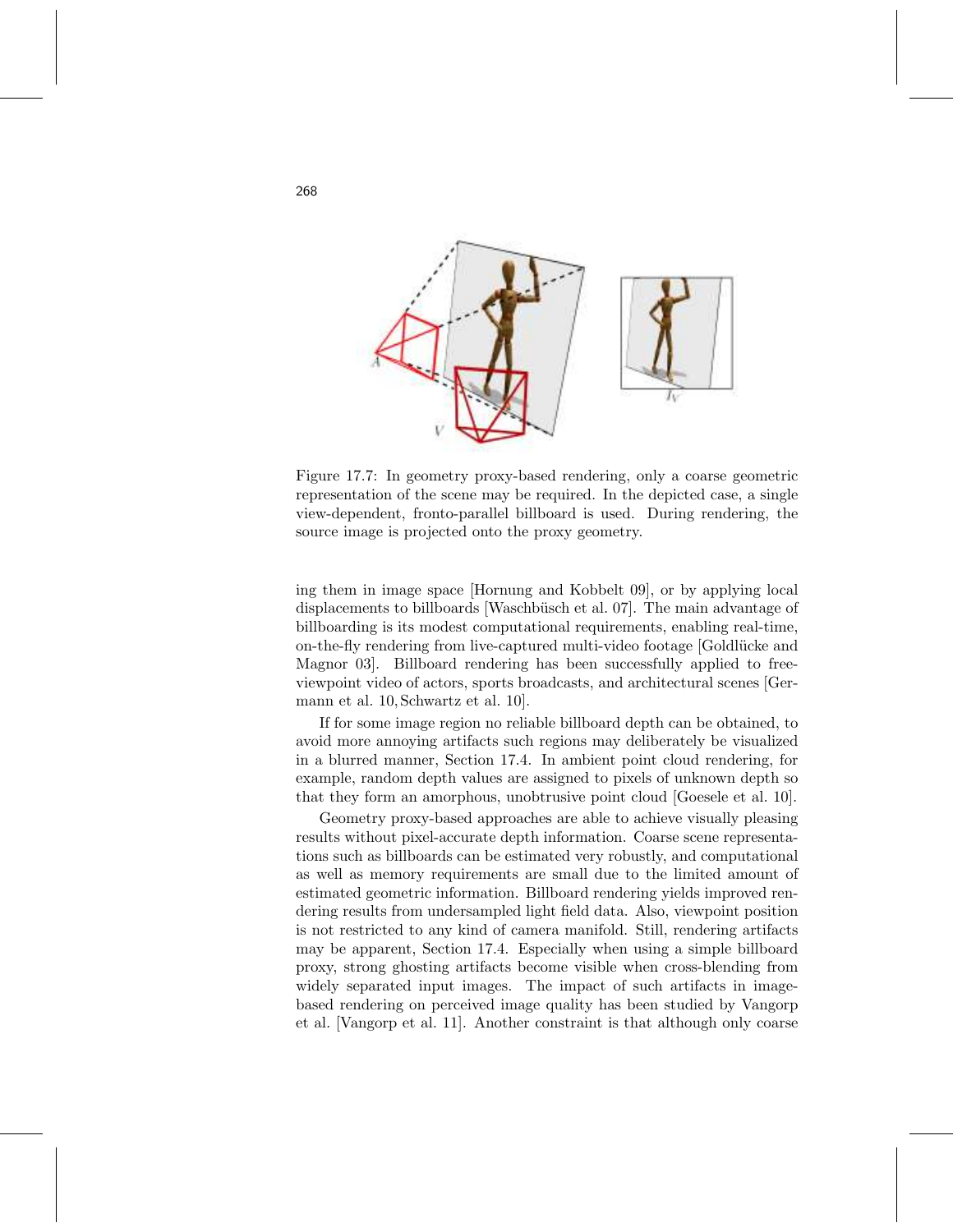

Figure 17.8: In depth-image-based rendering (DIBR), the depth of each pixel is known (visualized by greyscale depth map, left). According to pixel depth and camera matrix of camera image  $I_A$ , each pixel is projected to its world space position. Using the projection matrix of the virtual camera  $I_V$ , the image  $I_A$  is projected to the image plane of  $I_V$ .

depth information is required, the input images must be calibrated.

# Depth Image-Based Rendering (DIBR)

Depth image-based rendering relies on dense depth information for every pixel of all input images. To obtain reliable depth, dense per-pixel stereo matching algorithms are typically used, Chapter 8. For rendering, in general each pixel in reference image  $I_A$  is reprojected into the world space and re-rendered from the desired viewpoint  $I_V$  [Fehn 04], Fig. 17.8. In point cloud rendering [Zabih and Woodfill 94, Addison et al. 95] and point splatting [Hornung and Kobbelt 09], reprojection and re-rendering is accomplished by treating all pixels independently. Alternatively, the source images can be considered as a connected mesh [Zitnick et al. 04, Zheng et al. 09]. To avoid artifacts along object silhouettes, single quads of the mesh that feature large depth discontinuities must be locally discarded. Alpha matting is used to estimate local foreground color and alpha values, and an additional boundary layer is rendered to guarantee smooth transitions between different depth layers.

A very challenging problem is disocclusion handling. Both point splatting and mesh rendering methods may produce holes in the final image [Tauber et al. 07]. One solution is to use two or more source images for rendering that hopefully fill in the holes in the final image [Zitnick et al. 04, Zheng et al. 09]. Another possibility is to use a depth-layered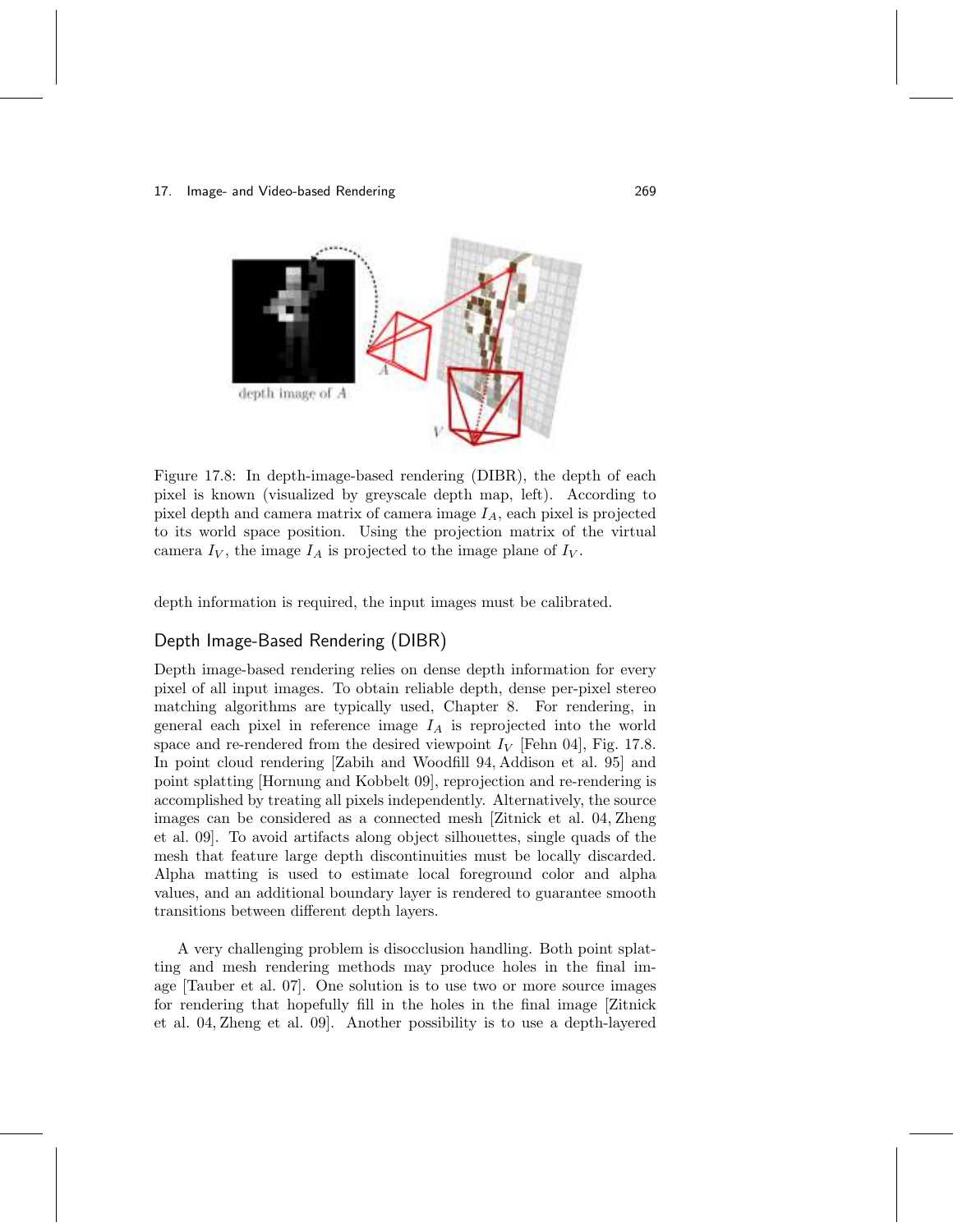representation of the scene [Shade et al. 98, Müller et al. 08]. Still, infilled image regions cannot be ruled out and may remain annoyingly visible as empty holes in the synthetized novel view. To remedy the problem, several inpainting techniques have been proposed to assign plausible color information to such unfilled regions [Criminisi et al. 03, Moreno-Noguer et al. 07,Debevec et al. 98]. Common inpainting techniques have also been surveyed and benchmarked for their applicability in image-based rendering [Schmeing and Jiang 11].

If dense and correct depth information can be obtained, depth imagebased rendering can be very accurate. Similar to depth proxies, the location of the virtual viewpoint is arbitrary. Also, only few input views are needed to achieve useful rendering results. On the other side, accurate, dense depth reconstruction is notoriously difficult and error-prone for the general case. Acquisition cameras must be calibrated and synchronized accurately, and scene content may not change appearance by too much between different viewpoints, neither due to occlusion effects nor to non-Lambertian reflectance characteristics. In essence, input images may not be separated by more than about  $10^{\circ}$ , else even state-of-the-art reconstruction methods fail, Chapter 8.

To overcome the problems specific to depth-based and warping-based rendering, a hybrid approach has been proposed [Lipski et al. 14]. By exploiting both dense, pairwise image correspondences as well as depth information simultaneously, convincing rendering results can be obtained even from imprecisely reconstructed depth and inaccurately calibrated, asynchronously captured multi-view footage.

# 3D Geometry Reconstruction and View-Dependent Texture Mapping

If the scene is not too complex, instead of estimating local per-pixel depth it may be possible to reconstruct a complete, consistent 3D geometry model of the scene prior to rendering, Chapter 12. During rendering, the 3D mesh can then be projectively textured using a view-dependent selection of input images [Debevec et al. 98], Fig. 17.9. If the scene consists of a single object of interest, visual hulls are a common, conservative 3D geometry approximation [Baumgart 74, Potmesil 87, Matusik et al. 00]. While visual hull reconstruction and rendering is very fast and allows for real-time applications [Li et al. 03], due to its inherently limited geometric accuracy attainable rendering quality is limited. Instead, more elaborate, off-line 3D reconstruction schemes can be employed. One approach consists of performing structure-from-motion calibration [Snavely et al. 06], Chapter 7, prior to applying quasi-dense multi-view reconstruction of surface patches [Fu-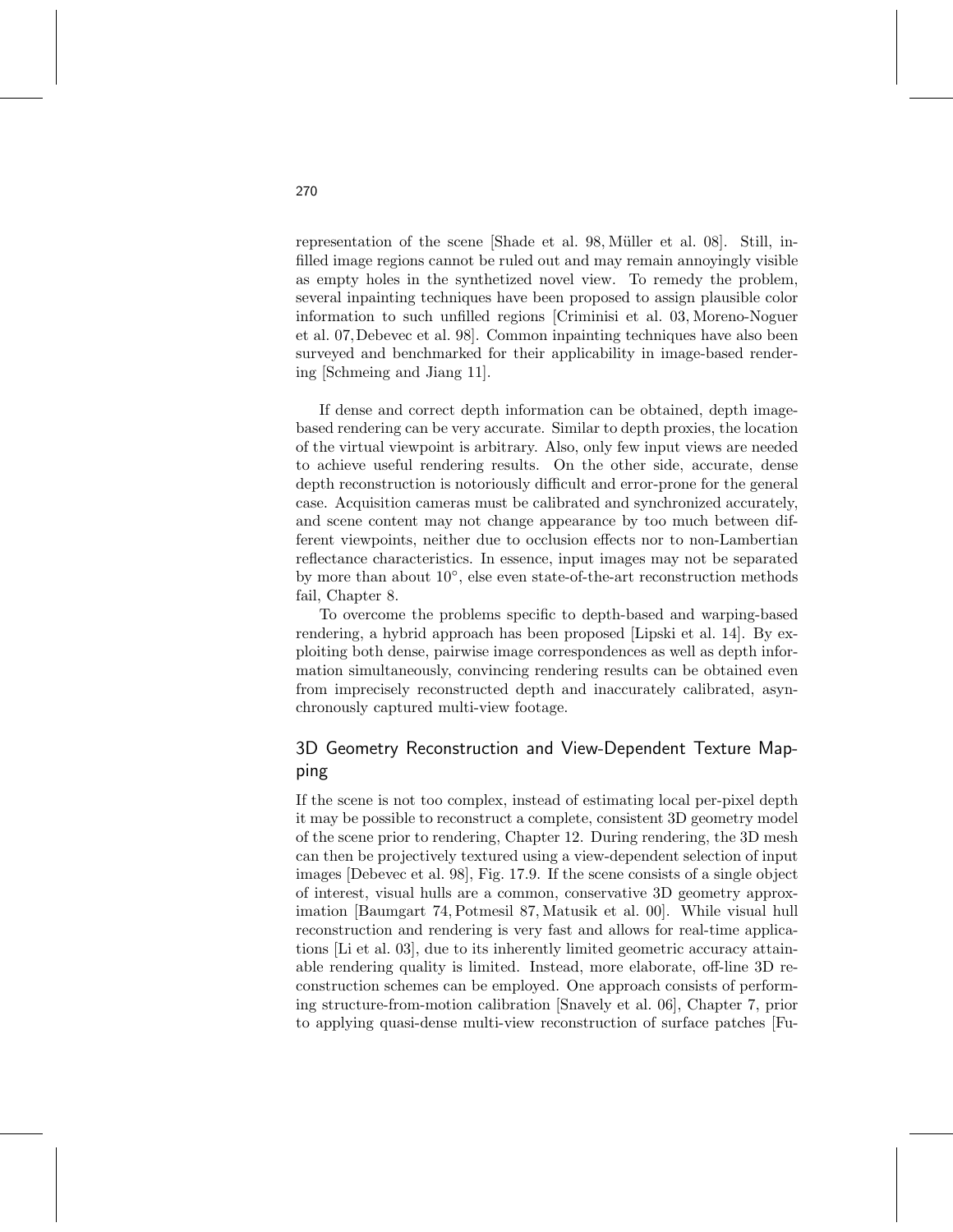rukawa and Ponce 10, Snavely 12, Lipski 12], Chapter 8. Alternatively, depth cameras or 3D scanners may be used to obtain partial object geometry [Wood et al. 00], Chapter 9. Finally, a watertight 3D model is obtained from the acquired point cloud using Poisson surface reconstruction [Kazhdan et al. 06], Chapter 10. Solutions to estimate 3D geometry exist also for scenes that contain non-Lambertian objects [Vogiatzis et al. 06]. Many reconstruction algorithms rely on silhouette extraction, effectively limiting applicability to scenes consisting of a single, easily segmentable object of interest. If automatic reconstruction is infeasible, scene geometry reconstruction can also be user-guided, e.g., by specifying points and edges of the mesh to determine 3D-positions semi-automatically [van den Hengel et al. 07]. Because of their relevance for popular 3D map services, specific tools have been developed for architectural scenes that allow for user assistance and correction [Debevec et al. 96, google 12]. User-assisted methods are, however, labor-intensive.

For view-dependent texture mapping, only a small number of input views is needed to reproduce highly realistic scene appearance. Given an accurate 3D model, the scene can be rendered from any viewpoint, and the rendered viewpoint is not restricted to any particular area. Having a 3D geometry model available has additional advantages, e.g., it can receive and cast shadows in a virtual scene. On the other hand, exact alignment between projected images and 3D geometry is essential for authentic rendering results. If camera calibration is only slightly off, or if the geometry model exhibits even small inaccuracies, annoying rendering artifacts occur [Eisemann et al. 08].

### Model-based IVBR

3D geometry can be reconstructed from multi-view imagery based on first principles, Chapter 8. However, scene reconstruction can be considerably improved if knowledge about scene content is exploited and a parameterized 3D model can be provided. By fitting an a-priori 3D model to the recorded data, parameter space is greatly reduced and consistency enforced, Chapter 12. Prominent application areas are human pose estimation and motion capture, Chapter 11. For free-viewpoint video rendering of an actor, for example, joint angles and shape parameters of a 3D human body model as well as time-varying textures may be derived directly from sparse multivideo footage [Carranza et al. 03]. A statistical human body model enables modeling almost any person's physique [Hasler et al. 09a], even from a single video recording [Jain et al. 10]. Alternatively, laser scanning or other depth sensors can be employed to model an individual's 3D geometry precisely [de Aguiar et al. 08b, Ye et al. 11, Kuster et al. 11]. Of course, known 3D geometry and appearance of scene background or other parts of the scene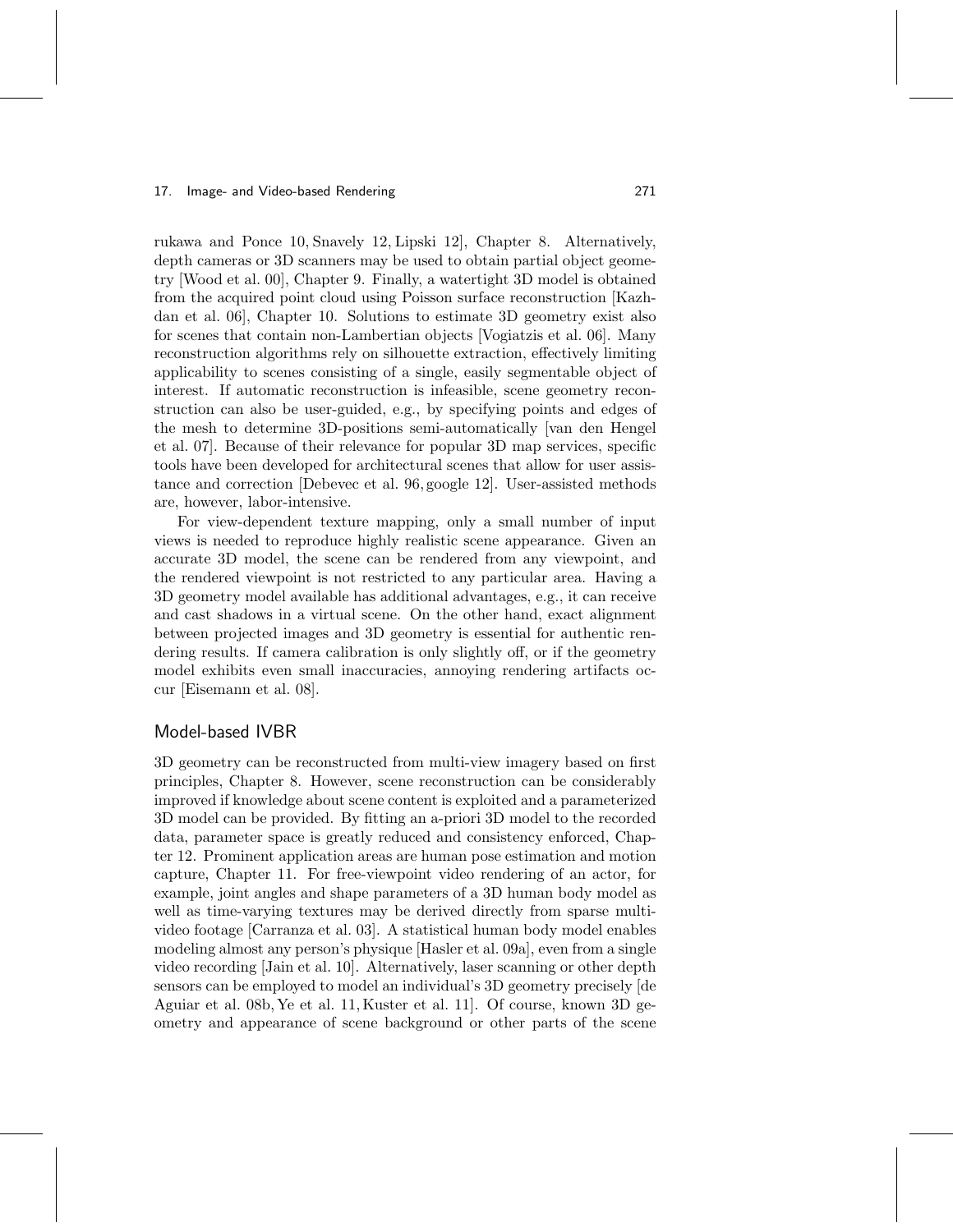

Figure 17.9: View-dependent texture mapping: if an accurate 3D geometry model of the scene is available, it can be projectively textured using only a few captured input images. Typically, more than one input image is used for projective texturing to cover all visible regions of the object. The selection of input images and their respective blending weights are assigned based on the position of the viewpoint.



Figure 17.10: Model-based IVBR: a-priori information about scene content can be exploited to obtain robust modeling results. Instead of reconstructing 3D geometry from scratch, a parameterized 3D model may be fitted to the recorded footage.

can also be exploited. Many spectator sports, for example, take place on a well-defined playing field. In TV sports broadcasting applications, Chapter 21, this a-priori knowledge is used for reliable background segmentation as well as scene augmentation [Hilton et al. 11, Germann et al. 10].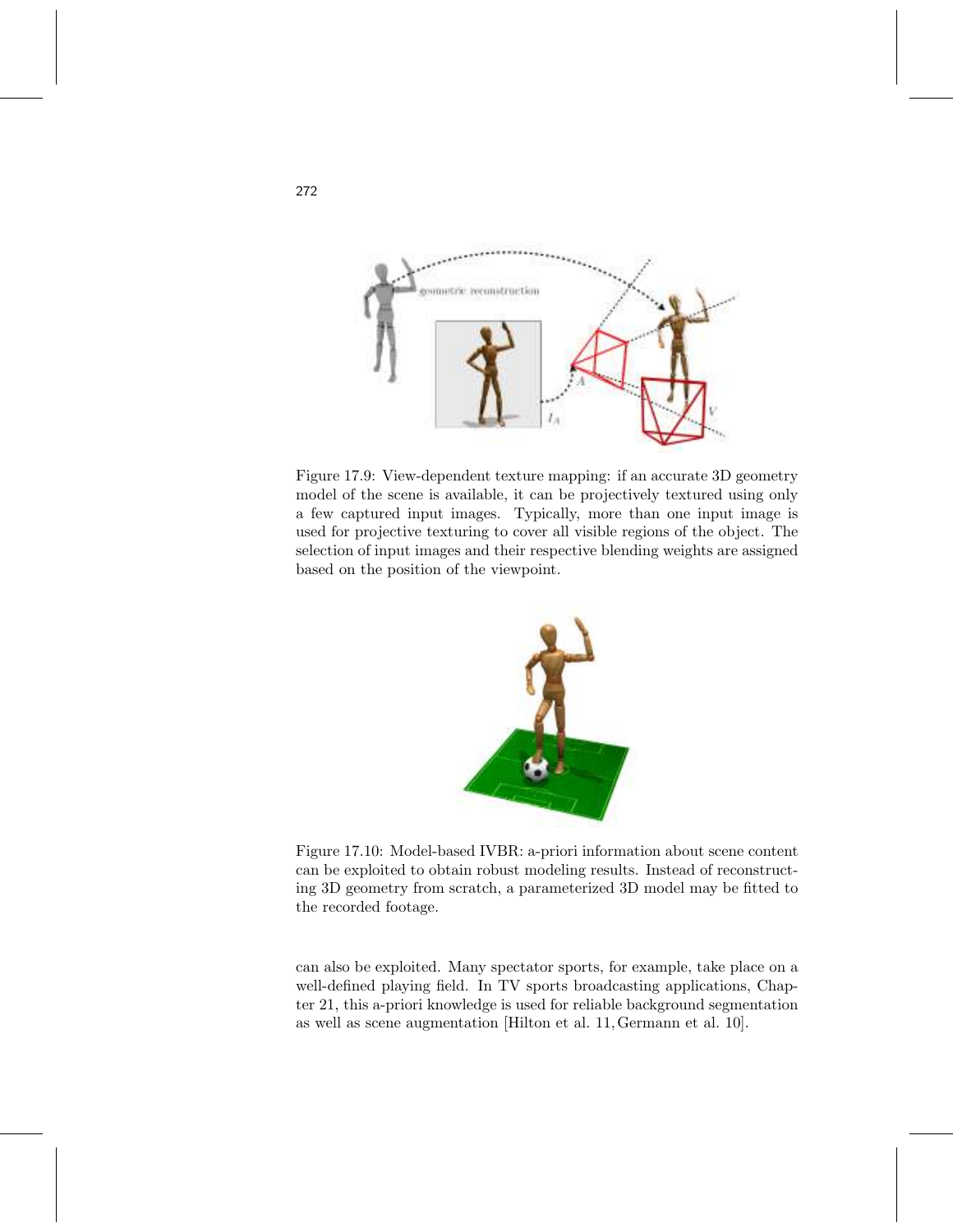## Dynamic Objects and Scenes

Many image-based approaches do not explicitly provide any special means to deal with dynamic scenes recorded with multiple video cameras simultaneously. Although it is always possible to apply image-based techniques independently to each consecutive frames of a multi-video sequence, this is no way to assure temporal coherence. Consequently, independent processing of consecutive time frames can result in flickering artifacts, severely impacting perceived rendering quality. In contrast, video-based rendering approaches are specifically designed for dynamic scene content by both ensuring and exploiting temporal coherence [Magnor 05].

If multi-video acquisition is synchronized across all cameras, an initial geometry model may be estimated for the first frame [Furukawa and Ponce 10] and tracked over successive frames [Furukawa and Ponce 08]. Occlusion of scene parts, however, can lead to holes in the surface model. Mesh completion may be employed to obtain a temporally coherent representation [Li et al. 12a]. For deformable objects like the human face, an initial mesh may be tracked using one or several reconstruction anchor frames [Bradley et al. 10, Beeler et al. 11].

Alternatively, instead of reconstructing a geometry model first and enforcing its temporal consistency in a second step, dynamic geometry may be reconstructed globally as a weighted minimal 3D hyper-surface in 4D space-time [Goldluecke and Magnor 04]. The hyper-surface is defined by the minimum of an energy functional which is given by an integral over the entire hypersurface and which is designed to optimize photo-consistency. A PDE-based evolution derived from the Euler-Lagrange equation maximizes consistency with all of the given video data simultaneously. The result is a globally photo-consistent, closed 3D model of the scene that varies smoothly over time [Goldlücke and Magnor 04].

Besides surface geometry, some IVBR applications also benefit from dense 3D scene motion. This so-called scene flow can be reconstructed from synchronized multi-video footage by estimating the optical flow per camera view and reprojecting the flow fields onto 3D scene geometry [Vedula et al. 05].

While synchronized multi-video recordings considerably simplify subsequent processing, mass-market cameras typically do not provide any technical means for inter-camera synchronization [Hasler et al. 09a]. Even with high-end camera equipment, temporally misaligned frames and complete frame drops can occur [Imre and Hilton 12, Imre et al. 12]. Only a few IVBR approaches explicitly allow for non-synchronized multi-view input imagery. One option is to synchronize dynamic light field recordings prior to rendering via temporal interpolation [Wang et al. 07]. By deliberately offsetting camera recording times, temporal resolution can even be im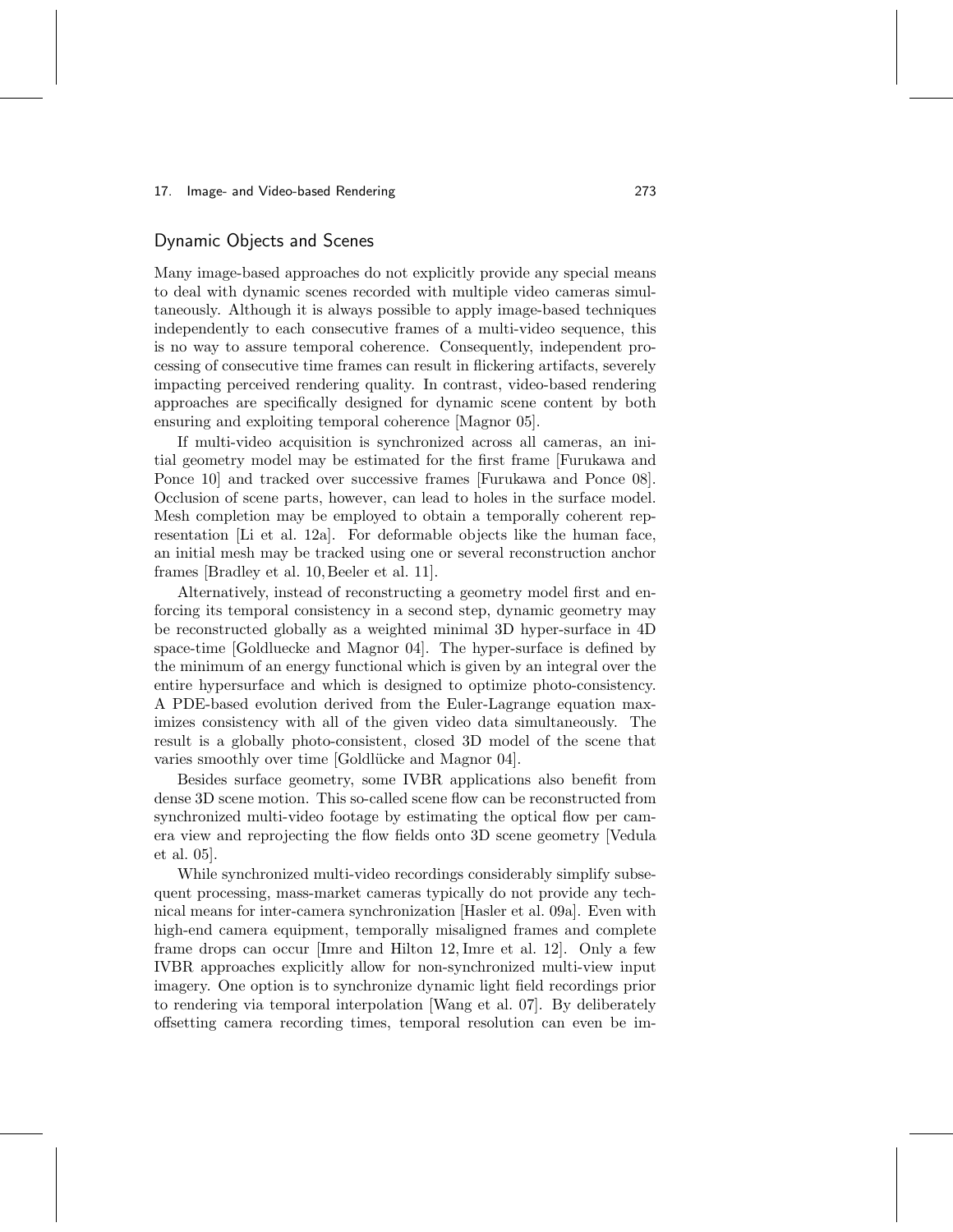proved [Li et al. 12b]. For the initial spatial reconstruction, however, still a subsets of cameras has to record the dynamic scene in sync.

Besides the technical or practical inability to synchronize multiple video cameras, e.g., in the field, also multi-camera calibration can be a tedious, difficult, and error-prone procedure, Section 2.3. A warping-based approach still enables free-viewpoint video of complex outdoor scenes from completely unsynchronized, uncalibrated, sparse multi-video footage [Lipski et al. 10a]. The underlying idea is to simulate a virtual video camera by interpolating between recorded video frames across space and time. Prior to rendering, dense image correspondences must be estimated between consecutive video frames of each camera sequence as well as between adjacent cameras [Stich et al. 11]. View interplation takes place in the spatiotemporal domain spanned by all recorded video frames [Stich et al. 08]. By subdividing the interpolation domain into tetrahedrons, with the recorded video frames as vertices and dense correspondence maps along the edges, free viewpoint navigation, slow motion, freeze-and-rotate shots, and many more special effects can be photo-realistically rendered [Linz et al. 10b].

# 17.4 Advanced Image-based Methods and Extensions

The classification introduced in the previous sections gives an overview of fundamental IVBR approaches. When looking at some actual rendering systems it is apparent that many of them do not fit precisely into one single category. Some approaches have been proposed that combine different techniques. Unstructured lumigraphs [Buehler et al. 01], for example, generalize both lumigraphs and view-dependent texture maps. Depending on the level of detail of the proxy geometry, they behave like one of the both extremes, or a mixture of them. The view-dependent texture mapping approach [Debevec et al. 96] also employs depth-based rendering at a fine level. For each reconstructed facade, the original textures can be projected onto the geometry, and local depth maps are computed to compensate local projection errors. View-dependent textured splatting [Yang et al. 06c], on the other hand, constitutes a mixture between view-dependent texture mapping and point splatting.

For many practical applications it proves to be beneficial to segment the scene into different regions (e.g., actors and background) and to treat them differently. In outdoor sports scenarios, for example, players are separated from the field at an early stage of the processing pipeline [Hilton et al. 11, Germann et al. 10]. While billboard representations or 3D surfaces are reconstructed for the individual players, it is often sufficient to represent the playing field by a single plane. Alternatively, user-supervised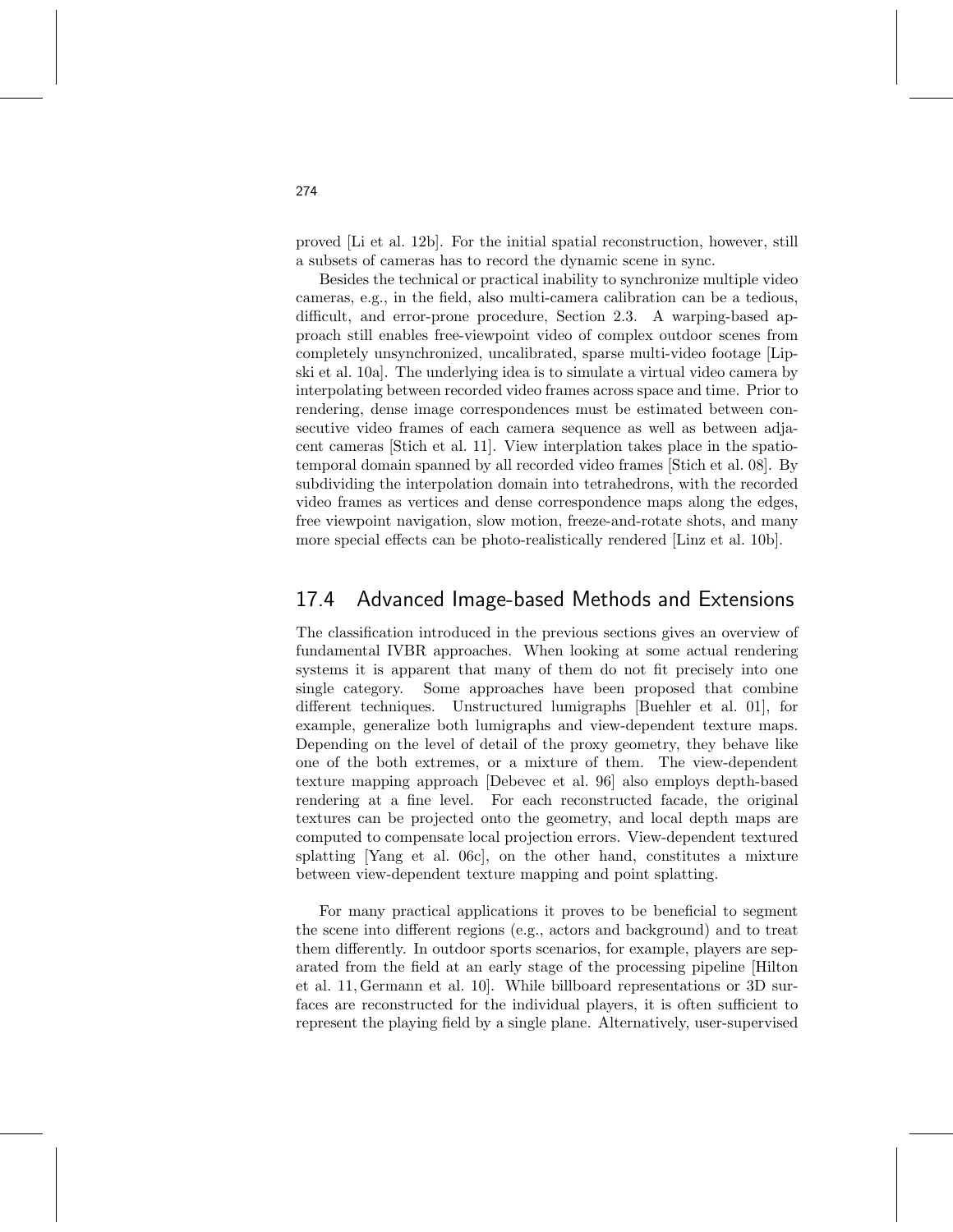segmentation and billboard rendering is used for the foreground person while the background is reconstructed in high detail and rendered using view-dependent texture mapping [Ballan et al. 10].

## Error-Concealed Rendering

As each image-based method has its own advantages, it also has its particular limitations and failure cases. In some scenarios, the user can assist the reconstruction process to obtain pleasing results. Several approaches have been suggested that require user input for geometry reconstruction [Debevec et al. 96, van den Hengel et al. 07]. Other approaches require sparse user input for scene segmentation [Ballan et al. 10, Guillemaut et al. 10] and view interpolation [Chaurasia et al. 11]. Floating textures provide an automatic correction mechanism at render time that does not require any manual intervention [Eisemann et al. 08]. Prior to the blending stage in image-based rendering, the different source image projections on the geometry proxy are locally aligned based on optical flow estimated in realtime. Alternatively, the 3D geometry may be aligned with the images using sparse feature matches, circumventing dense optical flow estimation [Germann et al. 12].

## Comprehensive Reconstruction

For free-viewpoint video, i.e., rendering a dynamic, real-world scene from arbitrary vantage points, 3D scene geometry must be available in some form. To allow also for illumination changes of the scene or for augmentation, in addition surface reflectance properties must be estimated. If the scene is diffusely reflecting, the reconstruction of one consistent texture map suffices. Different approaches exist to estimate a consistent diffuse texture atlas from multi-view imagery given 3D geometry, illumination, and camera parameters [Wang et al. 01, Lempitsky and Ivanov 07, Gal et al. 10]. 3D geometry and consistent texture may also be estimated simultaneously [Matsuyama et al. 04, Starck and Hilton 07b,Liu et al. 10b, Schwartz et al. 11b,Autodesk 12,Agisoft 12,Hypr3D Development Team 12,Nguyen et al. 12].

In constrast to Lambertian objects, comprehensive reconstruction of scenes containing specular, glossy, semi-transparent, or mirroring surfaces is considerably more difficult [Ihrke et al. 10]. For non-Lambertian surfaces, the ability to recover normal directions accurately varies varies greatly with both actual surface BRDF and illumination pattern and may even be illposed  $[D\angle Zmura 91]$ . If 3D scene geometry is known, inverse rendering allows recovering illumination and/or BRDF, represented in spherical harmonics basis functions [Ramamoorthi and Hanrahan 01a]. Alternatively, parame-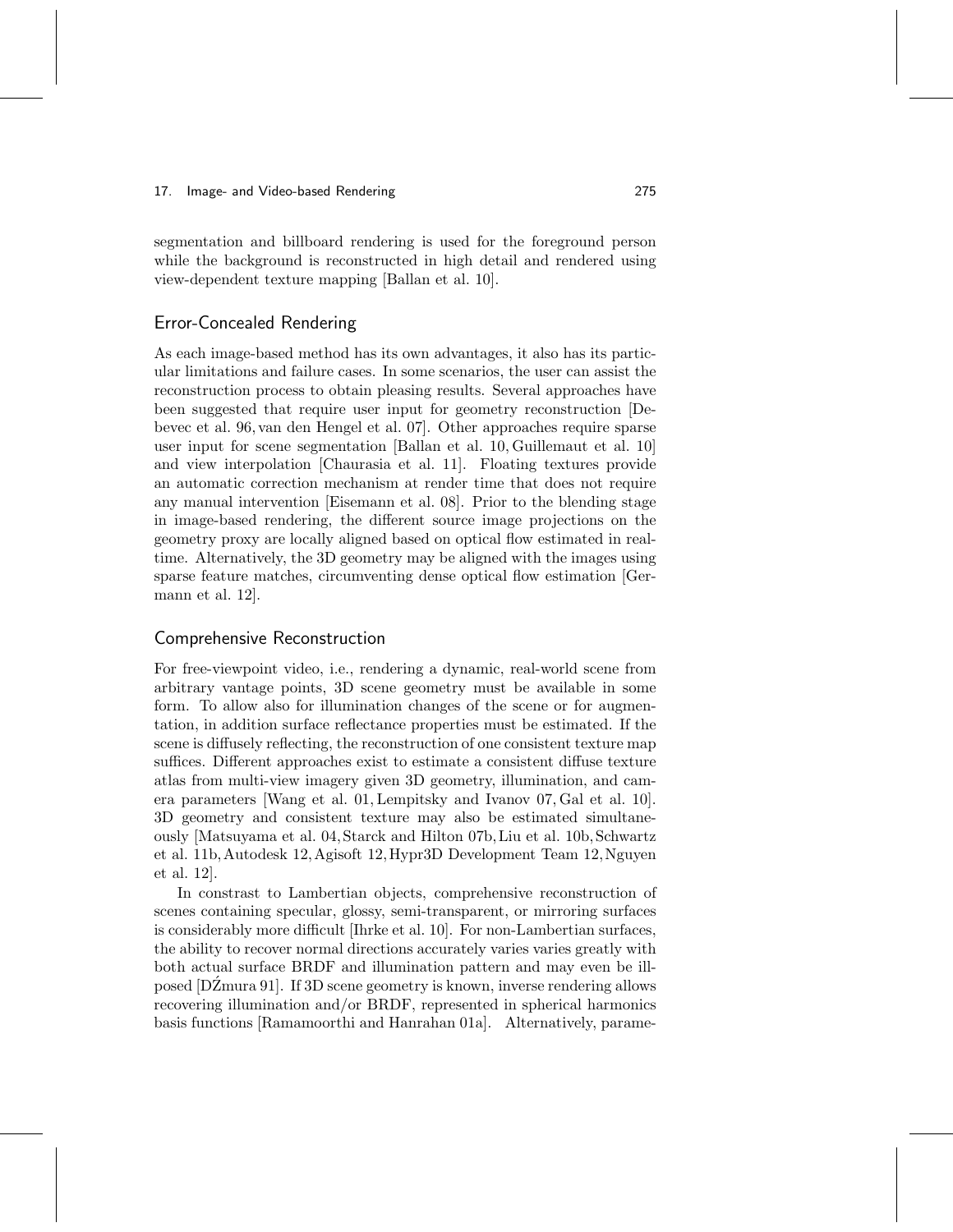

Figure 17.11: Comprehensive reconstruction: if both surface geometry and reflectance properties of the scene can be modeled from the input imagery, the traditional 3D rendering pipeline can be utilized to render the scene from any viewpoint and under arbitrary illumination.

terized reflection models may be fitted to match captured multi-view scene appearance, either for known [Theobalt et al. 07] or unknown [Li et al. 13] scene illumination. If scene appearance from only a single viewpoint is to be varied for different illumination conditions, high-speed recording under time-multiplexed illumination allows relighting the scene [Wenger et al. 05].

## Image-based Object and Scene Manipulation

Image- and video-based rendering approaches concentrate on view interpolation. In recent times, image-based methods have been proposed also for modeling and rendering appearance variations. A set of parameters is used to span a domain to search and warp the images of an object. For articulated objects, for example, such a parameter set can be defined by a skeletal pose representation [Xu et al. 11,Hilsmann et al. 13], Chapter 11, or by silhouette shape features [Hauswiesner et al. 13]. For facial expressions, facial feature locations in the image can be used [Zhang et al. 06]. During synthesis, a temporal coherent matching strategy is used to identify the nearest database image(s) to the given configuration of pose or facial expression in descriptor space. The retrieved images are then used to synthesize an image for this pose configuration. The best matching database image is mapped onto an animated 3D model of a human. As the retrieved image might not show exactly the same pose as required, fine-scale warping of the rendered image is necessary. Other approaches synthesize articulated human body poses by a convex combination of example poses [Casas et al. 14].

The interpolation domain for skeletal poses or facial expressions is much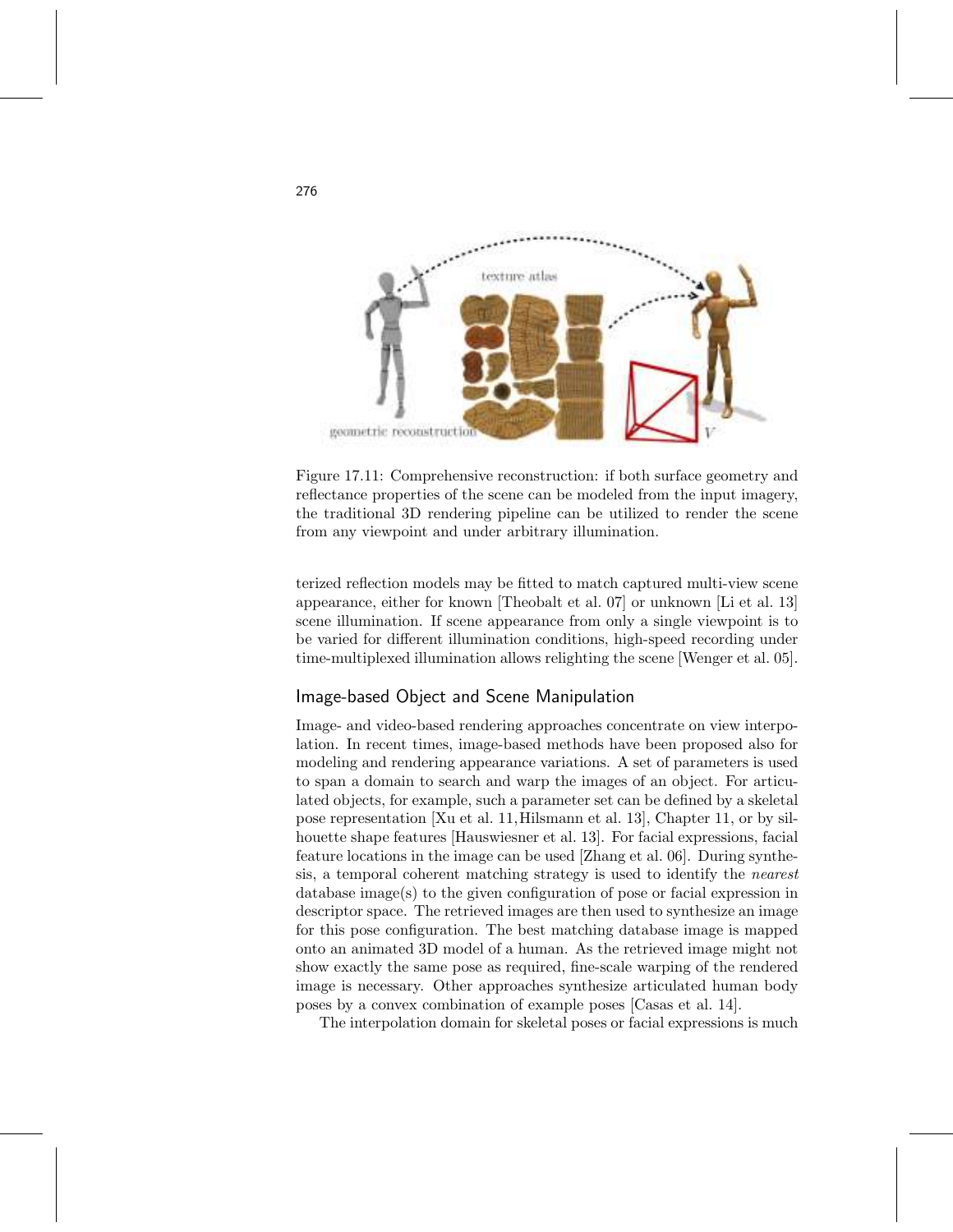more complex and of higher dimensionality than the interpolation domain necessary for view synthesis. Possible expressions/poses that can be synthesized from the database are restricted to the convex hull of examples, and sampling the space such that every possible expression/pose can be synthesized becomes intractable. This limitation has been addressed by splitting up the object, i.e., the face or human body, into subregions that are assumed to be more or less independent. Each of these regions then has its own descriptor space and is synthesized from different examples images. To produce the final image, the subregion images are seamlessly blended.

# Compositing, Augmentation, and Consolidation with Traditional Computer Graphics

The paramount goal of image- and video-based rendering techniques is to capture real environments and synthesize novel views. However, if further interaction with or editing of the scene is required several additional problems occur, many of them still unsolved. One challenge is realistic compositing of image- and video-based rendering results with those from traditional 3D rendering approaches. It is as apparent that there are many applications where real content is to be complemented with synthetic assets, or the acquired 3D data is (partly) used in otherwise synthetic scenes. For example, few blockbuster movies nowadays are not augmented with 3D renderings in the form of special effects, Chapter 20. Also live TV sports broadcasts and other application areas rely on convincingly augmenting real-world footage with synthetic 3D-rendered content, Chapters 21, 23.

Arguably the simplest solution to combining image- or video-based rendering with traditional 3D rendering is to 3D-reconstruct the scene from the recorded video footage, Part II, augment the scene it in 3D world space, and 3D-render it again. However, image-based 3D reconstruction methods have numerous limitations. A reconstruction method may be applicable only to single objects and may require a controlled environment for capture, or recorded scene appearance is not factorized into lighting and reflectance preventing photo-realistic augmentation with other 3D models, or the scene is optically too complex for faithful reconstruction. These restrictions give rise to several interesting research challenges towards realistic augmentation of real-world scenes with synthetic 3D graphics. Among the different aspects that need to be considered are correctly matching the illumination of the virtual object to that of the real-world scene as well as color bleeding and shadows cast by the virtual object onto the real-world scene, and vice versa. Fortunately, the task of augmenting a complex, dynamic real-world scene with virtual objects can, in essence, be reduced to consistently augmenting each video frame separately.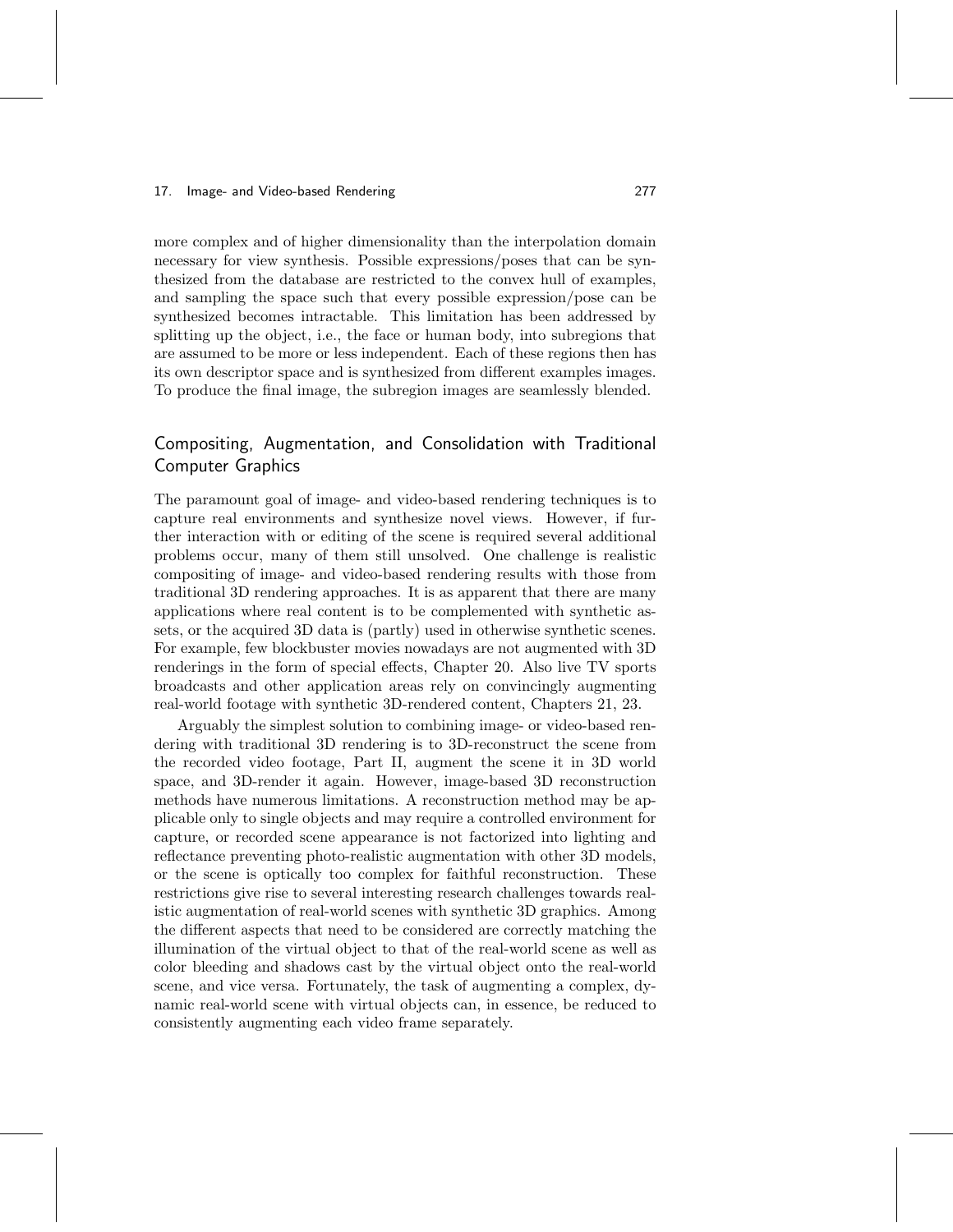Illumination Reconstruction The appearance of a synthetic object is determined by its 3D shape, surface reflectance characteristics, and illumination. If the goal is to augment some virtual object into an image, its 3D shape and reflectance properties are known. Only the lighting conditions of the scene in the image are unknown and must be reconstructed. One simplification that is often made is that only the far-field illumination of the scene is reconstructed, i.e., the scene is assumed to be illuminated by a hemisphere infinitely far away so the illuminating light distribution can be represented as an environment map. Scene illumination can be acquired directly by placing a so-called light probe, often a mirroring sphere, into the real-world scene and taking a photo of it [Debevec 98]. Alternatively, a fish-eye lens can be used [Sato et al. 99]. If the recorded scene is not accessible anymore, illumination may be interactively estimated using some (coarse) scene geometry proxy [Karsch et al. 11]. In many cases, illumination estimation is tightly coupled with the reconstruction of overall scene appearance in a joint optimization approach [Kholgade et al. 14, Rogge et al. 14, Hara et al. 08, Haber et al. 09]. Regularly, surface reflectance of the real-world scene is assumed to be Lambertian [Ramamoorthi and Hanrahan 01b]. Illumination and reflectance reconstruction from photos and videos remains to be an active research area in computer graphics and computer vision.

Realistic Rendering In order to achieve consistent overall appearance when compositing virtual objects into real-world footage, not only direct scene illumination must be known but also inter-object light transport between all objects in the scene has to be computed. Inter-object light transport gives rise not only to cast shadows but also to such visually important yet subtle effects as indirect illumination, color bleeding, and caustics. In essence, taking these effects into account amounts to computing the rendering equation for the entire augmented 3D scene, Chapter 6.

Although stunningly realistic images can be rendered interactively (e.g., in video games), the light transport in these scenes is often approximated or based on simplifying assumptions [Ritschel et al. 12]. Rendering photorealistic images offline (i.e. without tight computational budgets but with significantly higher quality demands) is nowadays almost exclusively done using (Markov Chain) Monte Carlo methods. These methods share the concept of stochastically constructing paths that connect the sensor of a virtual camera to a virtual light source and computing the energy reaching the sensor's pixels. This process can be done in many different ways: sampling only from the sensor or the light sources (path tracing [Kajiya 86] or light tracing [Arvo 86]), sampling from both sides with deterministic connections (bidirectional path tracing [Lafortune and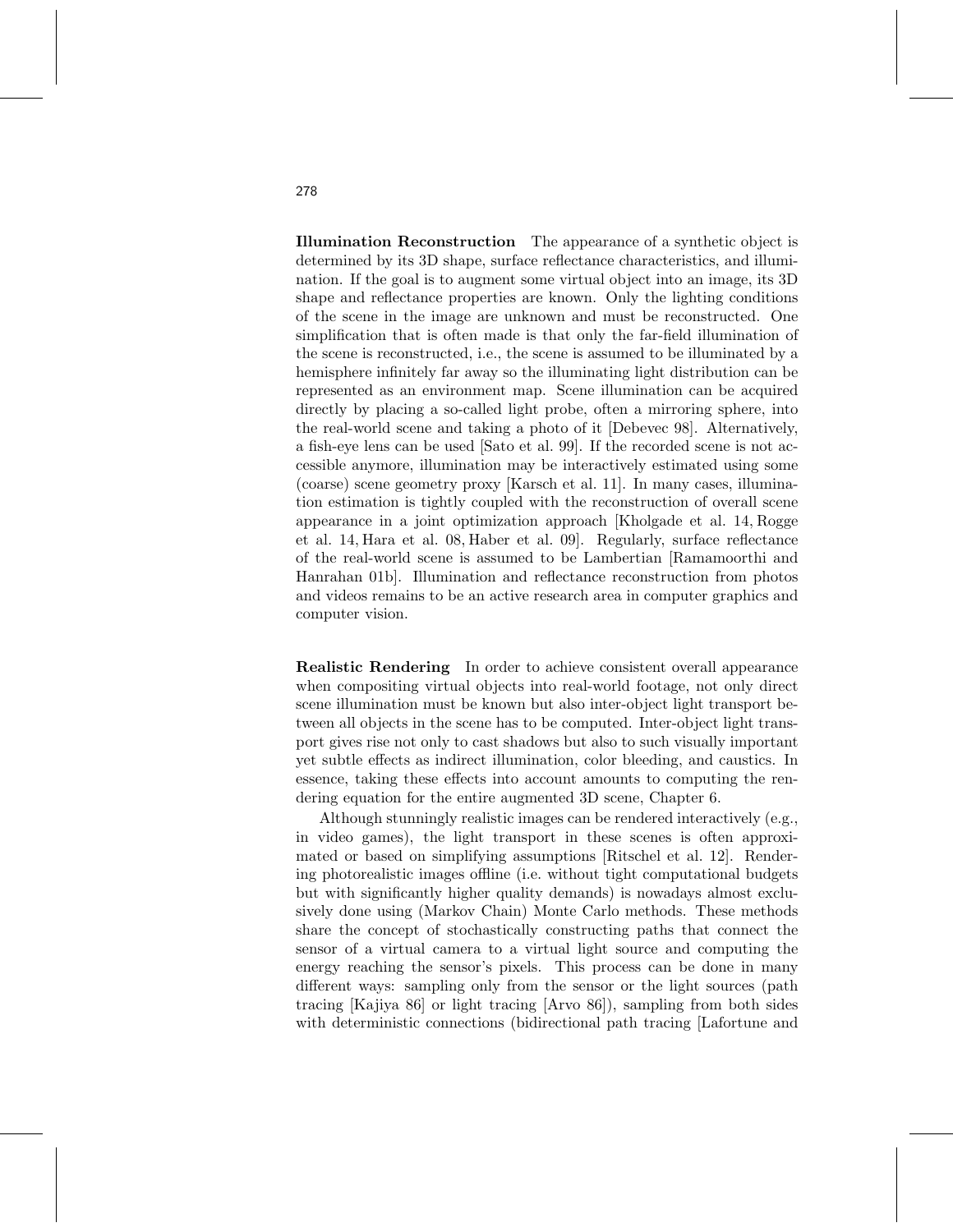Willems 93, Veach and Guibas 94]), mutating paths with Metropolis light transport [Veach and Guibas 97], or density estimation of path vertices (photon mapping [Jensen 96]). Going beyond pure light transport, additional realism can be achieved by simulating the effects of actual cameras such as depth-of-field [Lee et al. 10b, Kan 12], lens flares [Hullin et al. 11], or accurate simulation of lens models [Hanika and Dachsbacher 14].

Global illumination has seen tremendous progress in the last decades [Pharr and Humphreys 10, Křivánek et al. 13, Dachsbacher et al. 13]. Nevertheless, not all techniques are equally well suited for all scene settings which can require specifically tailored solutions [Veach and Guibas 97, Jakob and Marschner 12, Kaplanyan et al. 14, Hachisuka et al. 08,Kaplanyan and Dachsbacher 13a,Kaplanyan and Dachsbacher 13b, Georgiev et al. 12, Hachisuka et al. 12]. The demands on the rendering methods increase with the richness of detail, accuracy, and the spectrum of materials.

Compositing The most successful algorithm to cope with the insertion of virtual objects into a given scene is presumably the differential rendering technique first proposed in [Fournier et al. 93] and made popular by [Debevec 98]. The idea behind differential rendering is to compute the light interaction between the scene and the virtual object, i.e. the near-field illumination (for example, shadows cast on the ground), by making use of a coarse (hand-made) representation of the scene surrounding the virtual object. The scene is rendered once with and once without the virtual object to be augmented, and the difference is applied to the original input image. Given an input image  $I_{\text{bg}}$ , the (potentially manually created) 3D scene geometry proxy is global illumination-rendered from the same viewpoint as  $I_{\text{bg}}$ , once without the virtual object and once with the object inserted, resulting in images  $I_{\text{noobj}}$  and  $I_{\text{obj}}$ , respectively. Additionally, an object matte  $\alpha$  is computed to mark pixels depicting the virtual object as 1 and all remaining pixels as 0. The final composite is then computed via

$$
I_{\text{final}} = \alpha \cdot I_{\text{obj}} + (1 - \alpha) \cdot (I_{\text{bg}} + (I_{\text{obj}} - I_{\text{noobj}})).
$$

In this form, it becomes clear that for each object the pixel value is simply copied from the rendered image  $I_{obj}$ . For the remaining pixels, if the virtual object does not affect its surrounding,  $I_{obj}$  and  $I_{\text{noobj}}$  are equal and the result is equal to  $I_{\text{bg}}$ . If  $I_{\text{obj}}$  is darker than  $I_{\text{noobj}}$  light is subtracted from the input photograph, introducing shadowed regions. On the other hand, if  $I_{obj}$ is brighter than  $I_{\text{noobj}}$  intensity is added signifying, for example, caustics. Several improvements of this technique have been proposed, e.g., for moving objects [Drettakis et al. 97], using final gathering [Loscos et al. 99], making use of differential photon mapping for refractions [Grosch 05] or to take near-field illumination into account [Grosch et al. 07].